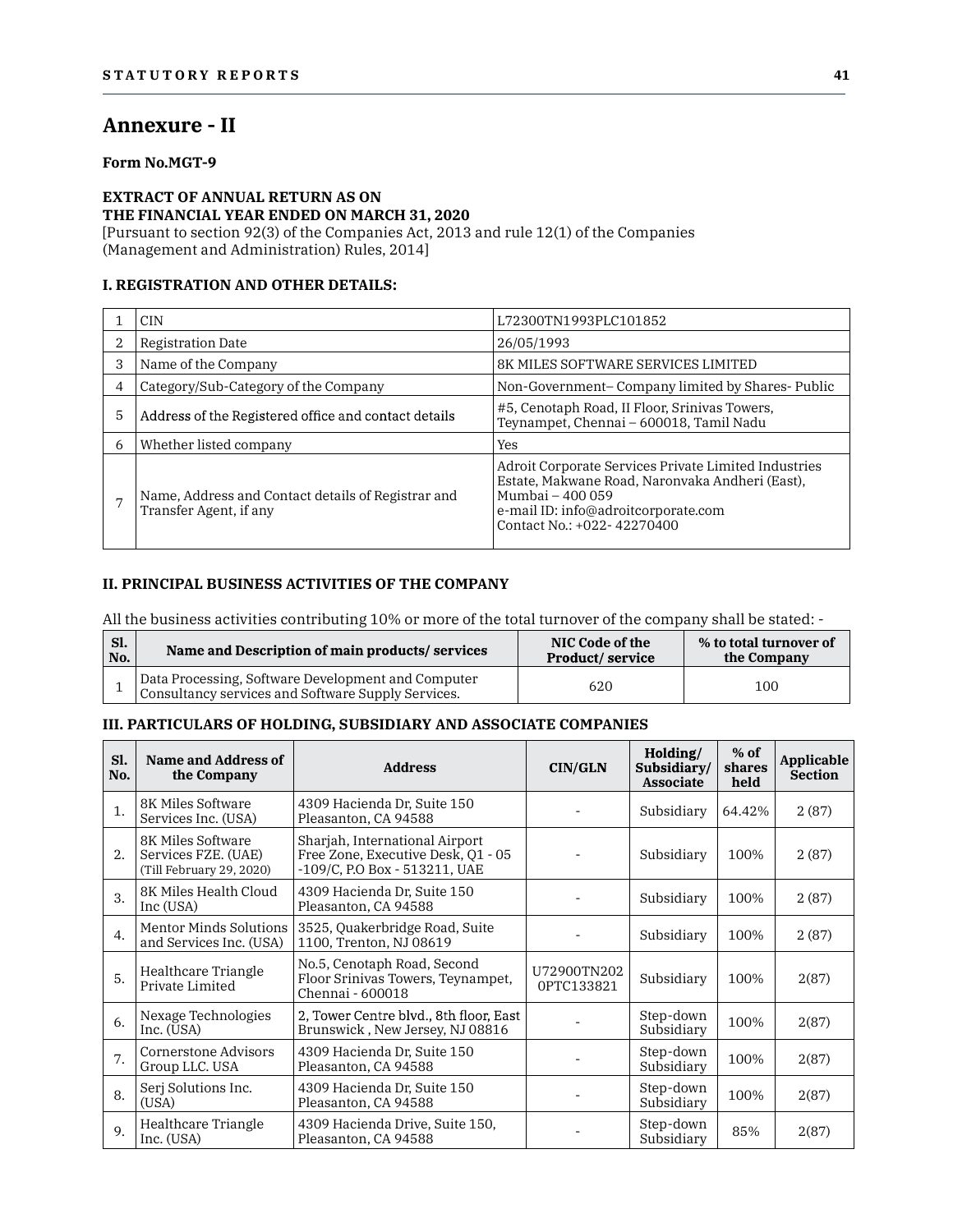| mm ac naroantan.<br>í<br>こくく<br>i<br><b>Contract Contract Contract Light Contract</b><br>ة<br>ا<br>; |
|------------------------------------------------------------------------------------------------------|
|------------------------------------------------------------------------------------------------------|

|                                                        |          |           | No. of Shares held at the beginning of the year |                             |          | No. of Shares held at the end of the year |                             | % Change           |
|--------------------------------------------------------|----------|-----------|-------------------------------------------------|-----------------------------|----------|-------------------------------------------|-----------------------------|--------------------|
| Category of Shareholders                               | Demat    | Physical  | <b>Total</b>                                    | % of Total<br><b>Shares</b> | Demat    | <b>Total</b><br>Physical                  | % of Total<br><b>Shares</b> | during the<br>year |
| A. Promoters                                           |          |           |                                                 |                             |          |                                           |                             |                    |
| $(1)$ Indian                                           |          |           |                                                 |                             |          |                                           |                             |                    |
| a) Individual/HUF                                      | 11533    | $\circ$   | 11533                                           | 0.04                        | 465000   | 465000<br>$\circ$                         | 1.52                        | 1.49               |
| b) Central Govt.                                       | $\circ$  | $\circ$   | $\circ$                                         | 0.00                        | $\circ$  | $\circ$<br>$\circ$                        | 0.00                        | 0.00               |
| c) State Govt.                                         | $\circ$  | $\circ$   | $\circ$                                         | 0.00                        | $\circ$  | $\circ$<br>$\circ$                        | 0.00                        | 0.00               |
| d) Bodies Corporates                                   | $\circ$  | $\circ$   | $\circ$                                         | 0.00                        | $\circ$  | $\circ$<br>$\circ$                        | 0.00                        | 0.00               |
| e) Banks/FI                                            | $\circ$  | $\circ$   | $\circ$                                         | 0.00                        | $\circ$  | $\circ$<br>$\circ$                        | 0.00                        | 0.00               |
| f) Directors                                           | 465000   | $\circ$   | 465000                                          | 1.52                        | $\circ$  | $\circ$<br>$\circ$                        | 0.00                        | (1.52)             |
|                                                        |          |           |                                                 |                             |          |                                           |                             |                    |
| Sub Total: A(1)                                        | 476533   | $\bullet$ | 476533                                          | 1.56                        | 465000   | 465000<br>$\bullet$                       | 1.52                        | (0.04)             |
|                                                        |          |           |                                                 |                             |          |                                           |                             |                    |
| (2) Foreign                                            |          |           |                                                 |                             |          |                                           |                             |                    |
| a) NRI - Individuals                                   | $\circ$  | $\circ$   | $\circ$                                         | 0.00                        | $\circ$  | $\circ$<br>$\circ$                        | 0.00                        | 0.00               |
| (Promoter / Director)<br>b) Other - Individuals        | 11181703 | $\circ$   | 11181703                                        | 36.64                       | 11181703 | 11181703<br>$\circ$                       | 36.64                       | 0.00               |
| c) Bodies Corporates                                   | $\circ$  | $\circ$   | $\circ$                                         | 0.00                        | $\circ$  | $\circ$<br>$\circ$                        | 0.00                        | 0.00               |
| d) Banks/FI                                            | $\circ$  | $\circ$   | $\circ$                                         | 0.00                        | $\circ$  | $\circ$<br>$\circ$                        | 0.00                        | 0.00               |
|                                                        |          |           |                                                 |                             |          |                                           |                             |                    |
| Sub Total: A(2)                                        | 11181703 | $\bullet$ | 11181703                                        | 36.64                       | 11181703 | 11181703<br>$\bullet$                     | 36.64                       | 0.00               |
|                                                        |          |           |                                                 |                             |          |                                           |                             |                    |
| Total Shareholding of Promoters<br>(A)=(A)(1) + (A)(2) | 11658236 | $\bullet$ | 11658236                                        | 38.20                       | 11646703 | 11646703<br>$\bullet$                     | 38.16                       | (0.04)             |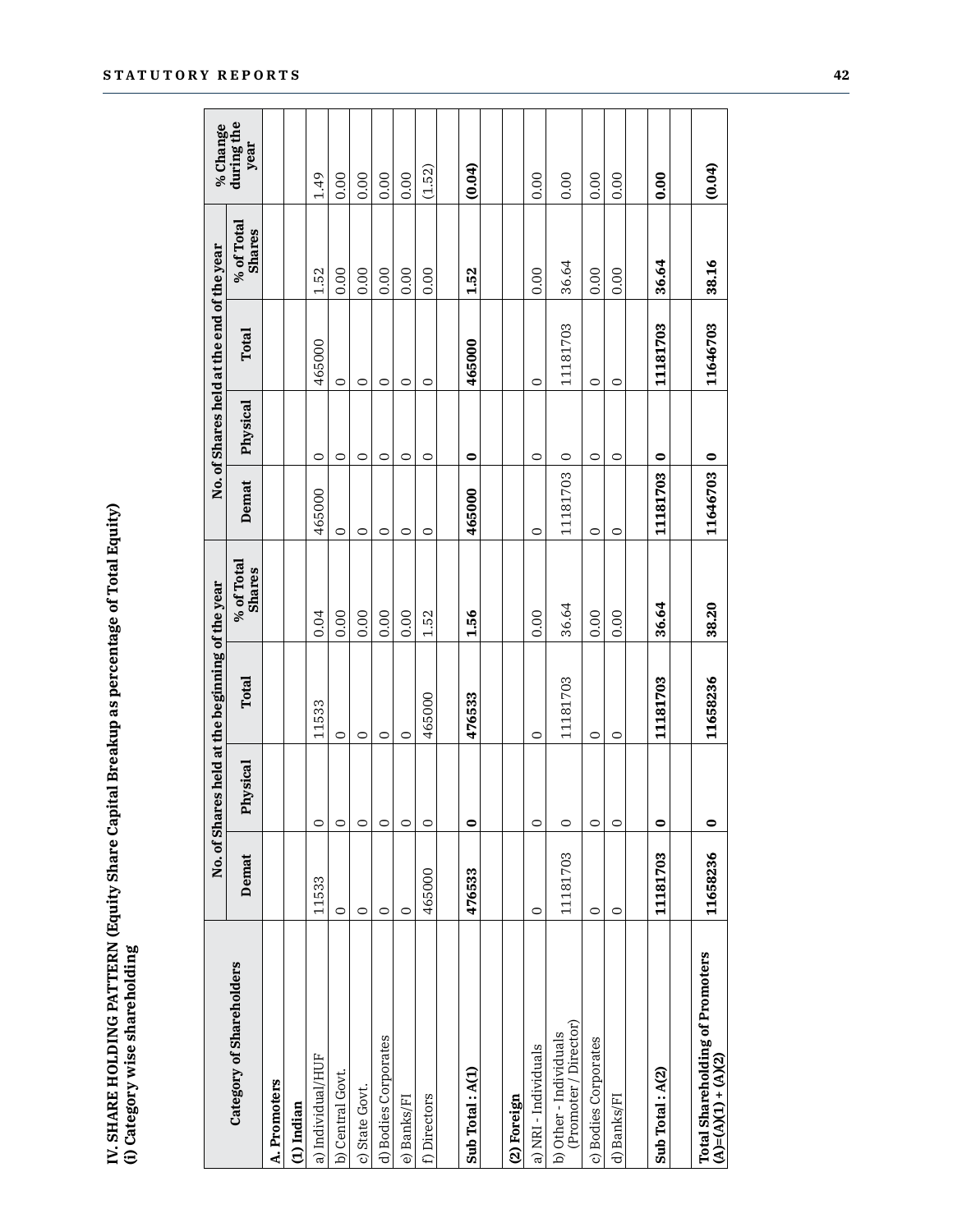| : SHARE HOLDING PATTERN (Equity Share Capital Breakup as percentage of Total Ec |                                                            |
|---------------------------------------------------------------------------------|------------------------------------------------------------|
| יש בשם במטי של                                                                  |                                                            |
|                                                                                 |                                                            |
|                                                                                 |                                                            |
|                                                                                 |                                                            |
|                                                                                 | .<br>.<br>.<br>.<br>.<br>.<br>.<br>.<br>.<br><b>111151</b> |
|                                                                                 | י<br>ו                                                     |
|                                                                                 | $\frac{1}{2}$                                              |

|                                                                                       |          |           | No. of Shares held at the beginning of the | e year               |                | No. of Shares held at the end of the year |                |                             | % Change           |
|---------------------------------------------------------------------------------------|----------|-----------|--------------------------------------------|----------------------|----------------|-------------------------------------------|----------------|-----------------------------|--------------------|
| Category of Shareholders                                                              | Demat    | Physical  | <b>Total</b>                               | % of Total<br>Shares | Demat          | Physical                                  | Total          | % of Total<br><b>Shares</b> | during the<br>year |
| <b>B. Public Shareholding</b>                                                         |          |           |                                            |                      |                |                                           |                |                             |                    |
| (1) Institutions                                                                      |          |           |                                            |                      |                |                                           |                |                             |                    |
| a) Mutual Funds                                                                       | $\circ$  | $\circ$   | $\circ$                                    | 0.00                 | $\circ$        | $\circ$                                   | $\circ$        | 0.00                        | 0.00               |
| b) Banks/FI                                                                           | 2240     | $\circ$   | 2240                                       | 0.01                 | $\overline{1}$ | $\circ$                                   | $\overline{4}$ | 0.00                        | $-0.01$            |
| c) Central Govt.                                                                      | $\circ$  | $\circ$   | $\circ$                                    | 0.00                 | $\circ$        | $\circ$                                   | $\circ$        | 0.00                        | 0.00               |
| d) State Govt.                                                                        | $\circ$  | $\circ$   | $\circ$                                    | 0.00                 | $\circ$        | $\circ$                                   | $\circ$        | 0.00                        | 0.00               |
| e) Venture Capital Funds                                                              | $\circ$  | $\circ$   | $\circ$                                    | 0.00                 | $\circ$        | $\circ$                                   | $\circ$        | 0.00                        | 0.00               |
| f) Insurance Companies                                                                | $\circ$  | $\circ$   | $\circ$                                    | 0.00                 | $\circ$        | $\circ$                                   | $\circ$        | 0.00                        | 0.00               |
| $rac{g}{2}$ FIIs                                                                      | $\circ$  | $\circ$   | $\circ$                                    | 0.00                 | $\circ$        | $\circ$                                   | $\circ$        | 0.00                        | 0.00               |
| h) Foreign Venture Capital Funds                                                      | $\circ$  | $\circ$   | $\circ$                                    | 0.00                 | $\circ$        | $\circ$                                   | $\circ$        | 0.00                        | 0.00               |
| i) Any Other (Specify)                                                                |          |           |                                            |                      |                |                                           |                |                             |                    |
| i-1) Foreign Portfolio Investors                                                      | 123800   | $\circ$   | 123800                                     | 0.41                 | 123000         | $\circ$                                   | 123000         | 0.40                        | 0.00               |
| Sub Total: B(1)                                                                       | 126040   | $\bullet$ | 126040                                     | 0.41                 | 123014         | $\bullet$                                 | 123014         | 0.40                        | (0.01)             |
| (2) Non-Institutions                                                                  |          |           |                                            |                      |                |                                           |                |                             |                    |
| a) Bodies Corporates                                                                  |          |           |                                            |                      |                |                                           |                |                             |                    |
| ai) Indian                                                                            | 1311652  | $\circ$   | 1311652                                    | 4.30                 | 446305         | $\circ$                                   | 446305         | 1.46                        | (2.84)             |
| aii) Overseas                                                                         | $\circ$  | $\circ$   | $\circ$                                    | 0.00                 | $\circ$        | $\circ$                                   | $\circ$        | 0.00                        | 0.00               |
| b) Individuals                                                                        |          |           |                                            |                      |                |                                           |                |                             |                    |
| bi) Individual Shareholders holding nominal<br>share capital upto Rs. 1 Lakh          | 8990659  | 34        | 8990693                                    | 29.46                | 9078606        | 174                                       | 9078780        | 29.75                       | 0.29               |
| bii) Individual Shareholders holding<br>nominal share capital in excess of Rs. 1 Lakh | 6440923  | $\circ$   | 6440923                                    | 21.11                | 7316260        | $\circ$                                   | 7316260        | 23.97                       | 2.87               |
| c) Any Other (Specify)                                                                |          |           |                                            |                      |                |                                           |                |                             |                    |
| c-1) Non Resident Indians (Individuals)                                               | 1844349  | $\circ$   | 1844349                                    | 6.04                 | 1898065        | $\circ$                                   | 1898065        | 6.22                        | 0.18               |
| c-2) Trusts                                                                           | 500      | $\circ$   | 500                                        | 0.00                 | 500            | $\circ$                                   | 500            | 0.00                        | 0.00               |
| c-3) Clearing Member                                                                  | 145212   | $\circ$   | 145212                                     | 0.48                 | 7978           | $\circ$                                   | 7978           | 0.03                        | (0.45)             |
| Sub Total: B(2)                                                                       | 18733295 | 34        | 18733329                                   | 61.39                | 18747714       | 174                                       | 18747888       | 61.43                       | 0.05               |
| <b>Total Public Shareholding</b><br>$(B)=(B)(1)+(B)(2)$                               | 18859335 | 34        | 18859369                                   | 61.80                | 18870728       | <b>174</b>                                | 18870902       | 61.84                       | 0.04               |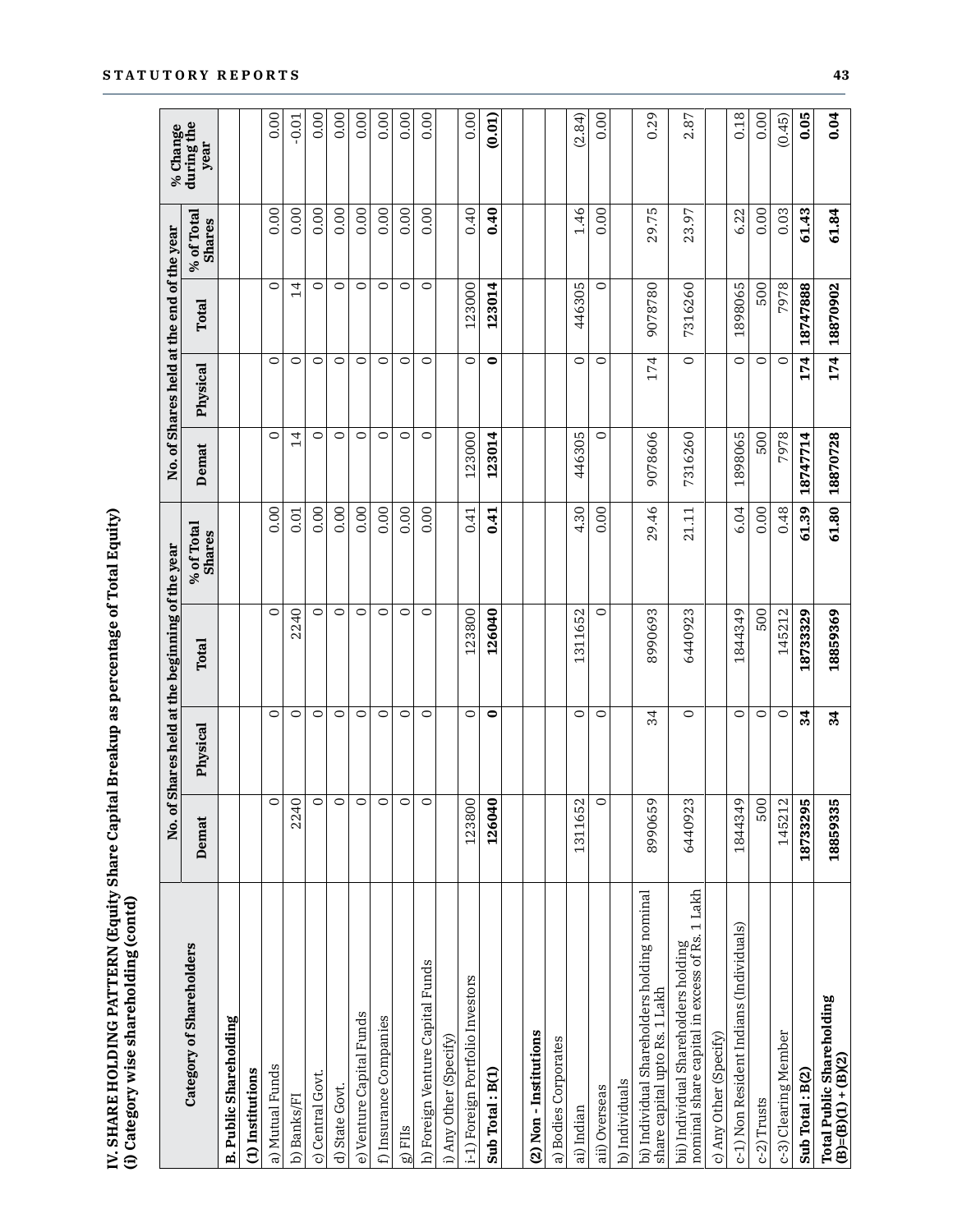| $\circ$<br>$\circ$<br>Demat<br>0.00<br>0.00<br>% of Total<br>Shares<br>No. of Shares held at the beginning of the year<br>$\circ$<br>$\circ$<br><b>Total</b><br>$\circ$<br>$\circ$<br>Physical<br>$\circ$<br>$\circ$<br>Demat<br>C. Shares held by Custodian for GDRs &<br>ADRs<br>Category of Shareholders<br>a) Promoter & Promoter Group<br>b) Public | No. of Shares held at the end of the year<br>Physical | % of Total                    |                                |
|----------------------------------------------------------------------------------------------------------------------------------------------------------------------------------------------------------------------------------------------------------------------------------------------------------------------------------------------------------|-------------------------------------------------------|-------------------------------|--------------------------------|
|                                                                                                                                                                                                                                                                                                                                                          |                                                       | <b>Shares</b><br><b>Total</b> | $\%$ Change during the<br>year |
|                                                                                                                                                                                                                                                                                                                                                          |                                                       |                               |                                |
|                                                                                                                                                                                                                                                                                                                                                          | $\circ$                                               | 0.00<br>$\circ$               | 0.00                           |
|                                                                                                                                                                                                                                                                                                                                                          | $\circ$                                               | 0.00<br>$\circ$               | 0.00                           |
|                                                                                                                                                                                                                                                                                                                                                          |                                                       |                               |                                |
| $\bullet$<br>0.00<br>$\bullet$<br>$\bullet$<br>$\bullet$<br>Sub Total: (C)(1)                                                                                                                                                                                                                                                                            | $\bullet$                                             | 0.00<br>$\bullet$             | $\overline{0.00}$              |
| $\bullet$<br>0.00<br>$\bullet$<br>$\bullet$<br>$\bullet$<br>Total Shareholding of Shares held by<br>Custodian for GDRs & ADRs (C)=(C)(1)                                                                                                                                                                                                                 | $\bullet$                                             | 0.00<br>$\bullet$             | 0.00                           |
| 174 30517605<br>100.00 30517431<br>30517605<br>34<br>30517571<br>Grand Total $(A + B + C)$                                                                                                                                                                                                                                                               |                                                       |                               |                                |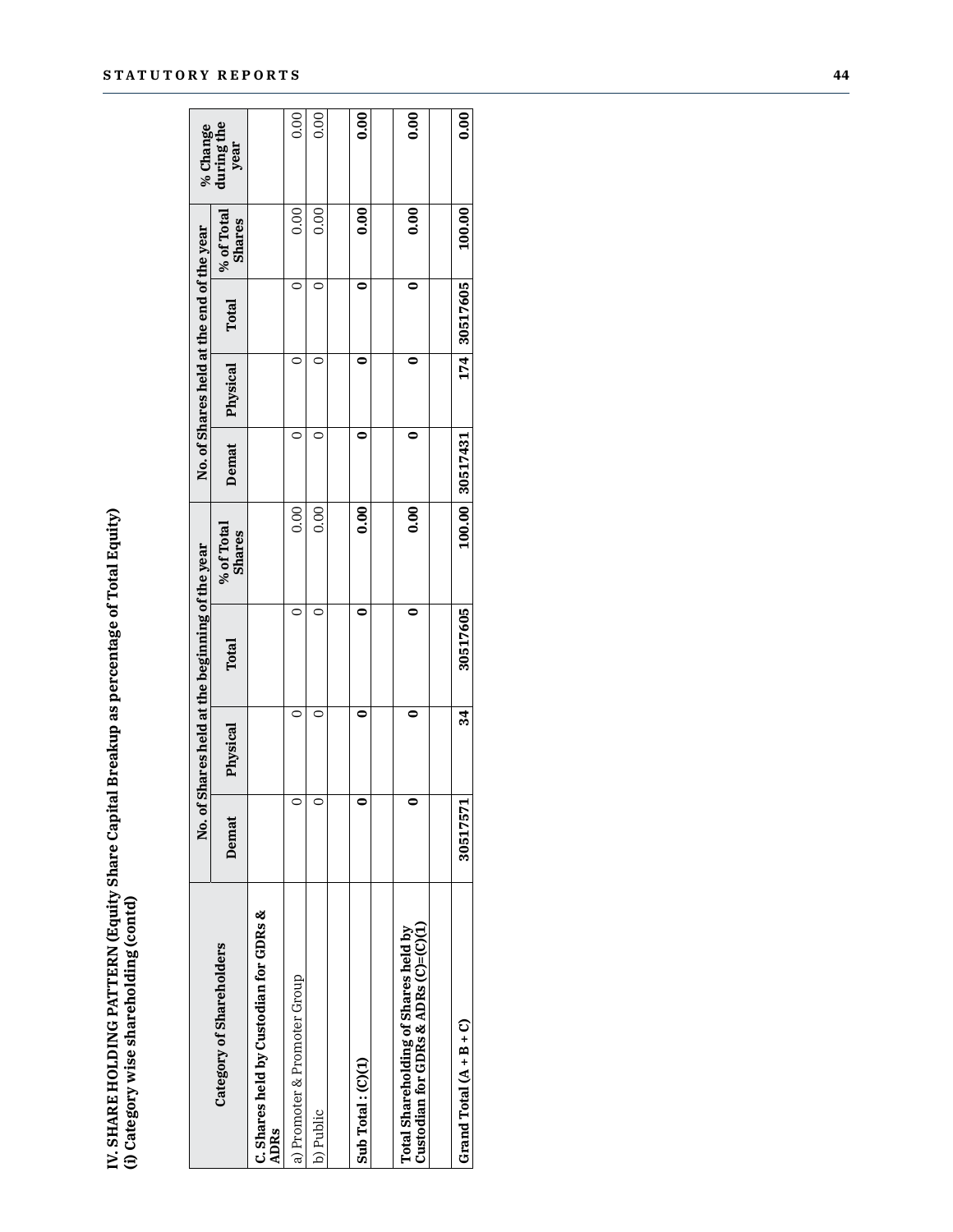### (ii) Shareholding of Promoters

|                | (ii) Shareholding of Promoters |                  |                                           | Shareholding at the beginning of the year                |                         |                                           | Shareholding at the end of the year                         |                                                           |
|----------------|--------------------------------|------------------|-------------------------------------------|----------------------------------------------------------|-------------------------|-------------------------------------------|-------------------------------------------------------------|-----------------------------------------------------------|
| Sl.<br>No.     | Shareholder's<br><b>Name</b>   | No. of<br>shares | % of total<br>shares<br>of the<br>company | % of shares<br>pledged/<br>encumbered<br>to total shares | No. of<br><b>Shares</b> | % of total<br>shares<br>of the<br>company | % of shares<br>pledged/<br>encumbered<br>to total<br>shares | $%$ of<br>change in<br>shareholding<br>during the<br>year |
|                | Suresh<br>Venkatachari         | 11181703         | 36.64                                     | 14.76                                                    | 11181703                | 36.64                                     | 14.76                                                       | 0.00                                                      |
| $\overline{2}$ | R S Ramani                     | 465000           | 1.52                                      | 0.00                                                     | 465000                  | 1.52                                      | 0.00                                                        | 0.00                                                      |
| 3              | M V Bhaskar                    | 11533            | 0.04                                      | 0.00                                                     | 0.00                    | 0.00                                      | 0.00                                                        | (0.04)                                                    |
|                | Total                          | 11658236         | 38.20                                     | 14.15                                                    | 11646703                | 38.16                                     | 14.17                                                       | (0.04)                                                    |

## (iii) Change in Promoters' Shareholding (please specify, if there is no change)

| J              | M v Bhaskar                                                                     | 11533    | 0.04                    | 0.00              | U.UU                    | U.UU I                                             | U.UU                    | (0.04)                                            |
|----------------|---------------------------------------------------------------------------------|----------|-------------------------|-------------------|-------------------------|----------------------------------------------------|-------------------------|---------------------------------------------------|
|                | Total                                                                           | 11658236 | 38.20                   | 14.15             | 11646703                | 38.16                                              | 14.17                   | (0.04)                                            |
|                | (iii) Change in Promoters' Shareholding (please specify, if there is no change) |          |                         |                   |                         |                                                    |                         |                                                   |
|                |                                                                                 |          |                         |                   |                         | No. of Shares held at the<br>beginning of the year |                         | <b>Cumulative Shareholding</b><br>during the year |
| Sl.<br>No.     | <b>Description</b>                                                              |          | Name of the<br>Promoter | <b>As on Date</b> | No. of<br><b>Shares</b> | % of total<br>shares of the<br>company             | No. of<br><b>Shares</b> | % of total<br>shares of the<br>company            |
| $\mathbf{1}$   | At the beginning of the year                                                    |          |                         | 01/04/2019        | 11181703                | 36.64                                              | 11181703                | 36.64                                             |
|                | Date wise Increase/<br>Decrease in Promoters<br>holding during the year         |          | Suresh<br>Venkatachari  |                   |                         | NO CHANGE                                          |                         |                                                   |
|                | At the end of the year                                                          |          |                         | 31/03/2020        | 11181703                | 36.64                                              | 11181703                | 36.64                                             |
| $\overline{2}$ | At the beginning of the year                                                    |          |                         | 01/04/2019        | 465000                  | 1.52                                               | 465000                  | 1.52                                              |
|                | Date wise Increase/<br>Decrease in Promoters<br>holding during the year         |          | R.S.Ramani              |                   |                         | NO CHANGE                                          |                         |                                                   |
|                | At the end of the year                                                          |          |                         | 31/03/2020        | 465000                  | 1.52                                               | 465000                  | 1.52                                              |
| $\mathbf{3}$   | At the beginning of the year                                                    |          |                         | 01/04/2019        | 11533                   | 0.04                                               | 11533                   | 0.04                                              |
|                | Date wise Increase/<br>Decrease in Promoters<br>holding during the year         |          | M V Bhaskar*            |                   |                         | <b>NIL</b>                                         |                         |                                                   |
|                | At the end of the year                                                          |          |                         | 31/03/2020        | 11533                   | 0.04                                               | 11533                   | 0.04                                              |

## iv. Shareholding of top 10 shareholders (other than Directors, Promoters and holders of GDRs & ADRs)

|              | At the end of the year                                                                                                                                                                                                                                                                                                                                                    |                            | 31/03/2020        | 11533                   | 0.04                     | 11533                   | 0.04                                              |
|--------------|---------------------------------------------------------------------------------------------------------------------------------------------------------------------------------------------------------------------------------------------------------------------------------------------------------------------------------------------------------------------------|----------------------------|-------------------|-------------------------|--------------------------|-------------------------|---------------------------------------------------|
|              | * Mr. M.V. Bhaskar was re-classified from promoter to public category pursuant to shareholder's approval at the AGM held on September<br>29, 2018 and the same was approved by the stock exchanges viz., BSE and NSE vide their letters dated September 19, 2019.<br>iv. Shareholding of top 10 shareholders (other than Directors, Promoters and holders of GDRs & ADRs) |                            |                   |                         |                          |                         |                                                   |
|              |                                                                                                                                                                                                                                                                                                                                                                           |                            |                   |                         | % of total               |                         | <b>Cumulative Shareholding</b><br>during the year |
| Sl.<br>No.   | Description                                                                                                                                                                                                                                                                                                                                                               | Name of the<br>shareholder | <b>As on Date</b> | No. of<br><b>Shares</b> | shares of the<br>company | No. of<br><b>Shares</b> | % of total<br>shares of the<br>company            |
| $\mathbf{1}$ | At the beginning of the year                                                                                                                                                                                                                                                                                                                                              |                            | 01/04/2019        | 2088911                 | 6.84                     | 2088911                 | 6.84                                              |
|              | Date wise Increase /                                                                                                                                                                                                                                                                                                                                                      |                            | 26/07/2019        | (400000)                | 1.31                     | 1688911                 | 5.53                                              |
|              | Decrease in Shareholding                                                                                                                                                                                                                                                                                                                                                  | Sandeep<br>Tandon          | 02/08/2019        | (200000)                | 0.66                     | 1488911                 | 4.88                                              |
|              | during the year                                                                                                                                                                                                                                                                                                                                                           |                            | 30/08/2019        | 36582                   | 0.12                     | 1525493                 | 5.00                                              |
|              | At the end of the year                                                                                                                                                                                                                                                                                                                                                    |                            | 31/03/2020        | $\Omega$                | 0.00                     | 1525493                 | 5.00                                              |
|              | At the beginning of the year                                                                                                                                                                                                                                                                                                                                              |                            | 01/04/2019        | 1110873                 | 3.64                     | 1110873                 | 3.64                                              |
|              | Date wise Increase/<br>Decrease in Promoters<br>holding during the year                                                                                                                                                                                                                                                                                                   | Ashish Nanda               |                   |                         | NO CHANGE                |                         |                                                   |
|              | At the end of the year                                                                                                                                                                                                                                                                                                                                                    |                            | 31/03/2020        | $\overline{0}$          | 0.00                     | 1110873                 | 3.64                                              |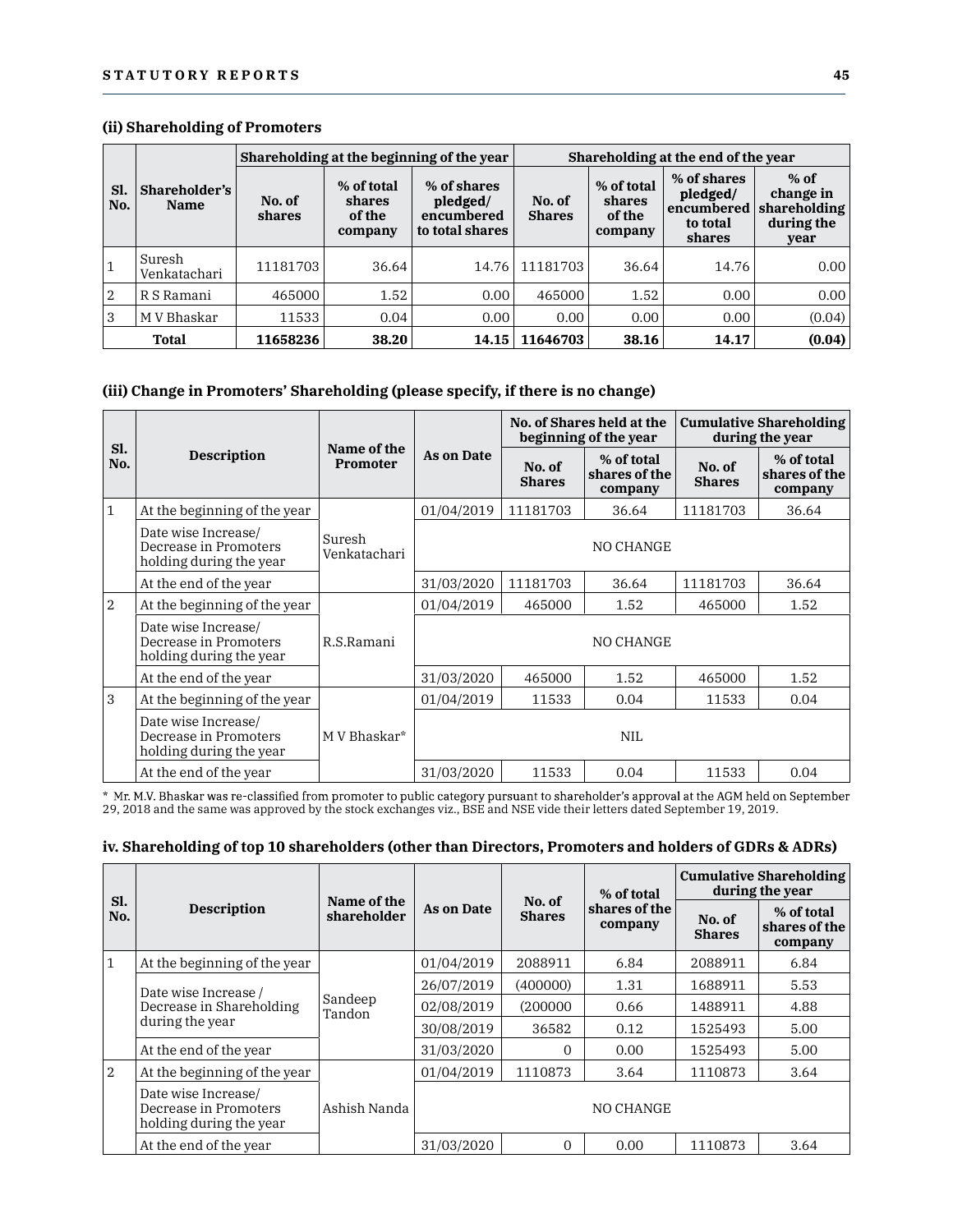|     |                                                                     |                       |                          |                |                          |                         | <b>Cumulative Shareholding</b>         |
|-----|---------------------------------------------------------------------|-----------------------|--------------------------|----------------|--------------------------|-------------------------|----------------------------------------|
| Sl. |                                                                     | Name of the           |                          | No. of         | % of total               |                         | during the year                        |
| No. | <b>Description</b>                                                  | shareholder           | <b>As on Date</b>        | <b>Shares</b>  | shares of the<br>company | No. of<br><b>Shares</b> | % of total<br>shares of the<br>company |
| 3   | At the beginning of the year                                        |                       | 01/04/2019               | 848949         | 2.78                     | 848949                  | 2.78                                   |
|     | Date wise Increase /                                                | Vimal                 | 07/02/2020               | (127232)       | 0.42                     | 721717                  | 2.36                                   |
|     | Decrease in Shareholding                                            | Sagarmal              | 21/02/2020               | (42973)        | 0.14                     | 678744                  | 2.22                                   |
|     | during the year                                                     | Jain                  | 28/02/2020               | (109867)       | 0.36                     | 568877                  | 1.86                                   |
|     | At the end of the year                                              |                       | 31/03/2020               | $\overline{0}$ | 0.00                     | 568877                  | 1.86                                   |
|     | At the beginning of the year                                        |                       | 01/04/2019               | 113014         | 0.37                     | 113014                  | 0.37                                   |
|     |                                                                     |                       | 12/04/2019               | 3000           | 0.01                     | 116014                  | 0.38                                   |
|     |                                                                     |                       | 26/04/2019               | 15000          | 0.05                     | 131014                  | 0.43                                   |
|     |                                                                     |                       | 07/06/2019               | 15000          | 0.05                     | 146014                  | 0.48                                   |
|     |                                                                     |                       | 14/06/2019               | 5000           | 0.02                     | 151014                  | 0.49                                   |
|     |                                                                     |                       | 21/06/2019               | 5000           | 0.02                     | 156014                  | 0.51                                   |
|     |                                                                     |                       | 28/06/2019               | 10000          | 0.03                     | 166014                  | 0.54                                   |
|     |                                                                     |                       | 05/07/2019               | 5000           | 0.02                     | 171014                  | 0.56                                   |
|     |                                                                     |                       | 12/07/2019               | 10000          | 0.03                     | 181014                  | 0.59                                   |
|     | Date wise Increase /                                                |                       | 16/08/2019               | (2000)         | 0.01                     | 179014                  | 0.59                                   |
|     |                                                                     |                       | 23/08/2019               | (2000)         | 0.01                     | 177014                  | 0.58                                   |
|     | Decrease in Shareholding                                            | Puja<br>Aggarwal      | 20/09/2019               | 14000          | 0.05                     | 191014                  | 0.63                                   |
|     | during the year                                                     |                       | 27/09/2019               | 10000          | 0.03                     | 201014                  | 0.66                                   |
|     |                                                                     |                       | 25/10/2019               | 10000          | 0.03                     | 211014                  | 0.69                                   |
|     |                                                                     |                       | 01/11/2019               | 34868          | 0.11                     | 245882                  | 0.81                                   |
|     |                                                                     |                       | 08/11/2019               | 45072          | 0.15                     | 290954                  | 0.95<br>0.97                           |
|     |                                                                     |                       | 13/12/2019<br>27/12/2019 | 5000<br>7749   | 0.02<br>0.03             | 295954<br>303703        | 1.00                                   |
|     |                                                                     |                       | 03/01/2020               | 2046           | $0.01\,$                 | 305749                  | 1.00                                   |
|     |                                                                     |                       | 17/01/2020               | 5000           | 0.02                     | 310749                  | 1.02                                   |
|     |                                                                     |                       | 24/01/2020               | 10000          | 0.03                     | 320749                  | 1.05                                   |
|     |                                                                     |                       | 14/02/2020               | 25000          | 0.08                     | 345749                  | 1.13                                   |
|     |                                                                     |                       | 28/02/2020               | 10000          | 0.03                     | 355749                  | 1.17                                   |
|     | At the end of the year                                              |                       | 31/03/2020               | $\overline{0}$ | 0.00                     | 355749                  | 1.17                                   |
|     | At the beginning of the year                                        |                       | 01/04/2019               | 266666         | 0.87                     | 266666                  | 0.87                                   |
|     | Date wise Increase /<br>Decrease in Shareholding<br>during the year | Sandeep<br>Tandon HUF |                          | NIL.           | NIL.                     |                         |                                        |
|     | At the end of the year                                              |                       | 31/03/2020               | $\overline{0}$ | 0.00                     | 266666                  | 0.87                                   |
|     | At the beginning of the year                                        |                       | 01/04/2019               | 244908         | 0.80                     | 244908                  | $0.80\,$                               |
|     | Date wise Increase /<br>Decrease in Shareholding<br>during the year | Nikesh K<br>Shah HUF  |                          | NIL.           | NIL.                     |                         |                                        |
|     | At the end of the year                                              |                       | 31/03/2020               | $\overline{0}$ | 0.00                     | 244908                  | 0.80                                   |
|     | At the beginning of the year                                        |                       | 01/04/2019               | 217599         | 0.71                     | 217599                  | 0.71                                   |
|     | Date wise Increase /<br>Decrease in Shareholding<br>during the year | Nikesh K<br>Shah      | 31/05/2019               | (3600)         | $0.01\,$                 | 213999                  | 0.70                                   |
|     | At the end of the year                                              |                       | 31/03/2020               | $\overline{0}$ | 0.00                     | 213999                  | 0.70                                   |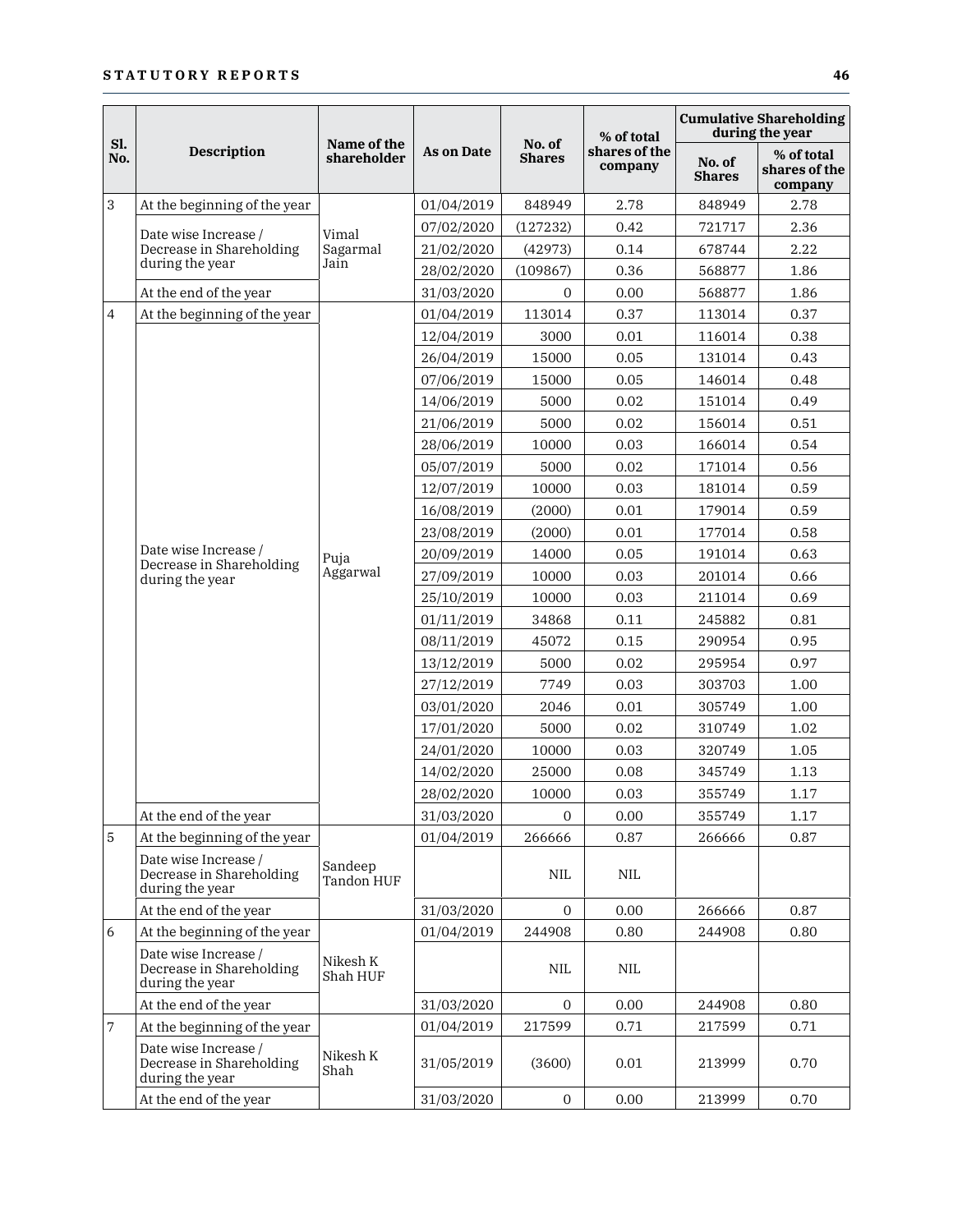|            | <b>STATUTORY REPORTS</b>                                            |                                   |                   |                         |                          |                                                    | 47                                     |
|------------|---------------------------------------------------------------------|-----------------------------------|-------------------|-------------------------|--------------------------|----------------------------------------------------|----------------------------------------|
|            |                                                                     |                                   |                   |                         | % of total               |                                                    | <b>Cumulative Shareholding</b>         |
| Sl.<br>No. | <b>Description</b>                                                  | Name of the<br>shareholder        | <b>As on Date</b> | No. of<br><b>Shares</b> | shares of the<br>company | No. of<br><b>Shares</b>                            | % of total<br>shares of the<br>company |
| 8          | At the beginning of the year                                        |                                   | 01/04/2019        | 204266                  | 0.67                     | 204266                                             | 0.67                                   |
|            | Date wise Increase /                                                |                                   | 14/02/2020        | (150000)                | 0.49                     | during the year<br>54266<br>23031<br>0<br>$\Omega$ | 0.18                                   |
|            | Decrease in Shareholding                                            | Sheela Vimal<br>Jain              | 21/02/2020        | (31235)                 | 0.10                     |                                                    | 0.08                                   |
|            | during the year                                                     |                                   | 28/02/2020        | (23031)                 | 0.08                     |                                                    | 0.00                                   |
|            | At the end of the year                                              |                                   | 31/03/2020        | $\Omega$                | 0.00                     |                                                    | 0.00                                   |
| 9          | At the beginning of the year                                        |                                   | 01/04/2019        | 50000                   | 0.16                     | 50000                                              | 0.16                                   |
|            | Date wise Increase /<br>Decrease in Shareholding<br>during the year | Sanjay Katkar                     | 18/10/2019        | 110828                  | 0.36                     | 160828                                             | 0.53                                   |
|            | At the end of the year                                              |                                   | 31/03/2020        | $\mathbf{0}$            | 0.00                     | 160828                                             | 0.53                                   |
| 10         | At the beginning of the year                                        |                                   | 01/04/2019        | 140340                  | 0.46                     | 140340                                             | 0.46                                   |
|            | Date wise Increase /<br>Decrease in Shareholding<br>during the year | Sumpoorna<br>Portfolio<br>Limited | 11/10/2019        | (140000)                | 0.46                     | 340                                                | 0.00                                   |
|            | At the end of the year                                              |                                   | 31/03/2020        | $\overline{0}$          | 0.00                     | 340                                                | 0.00                                   |

|              | during the year                                                     | Limited                                                 |            |                         |                                              |                                                                              |                                                   |  |
|--------------|---------------------------------------------------------------------|---------------------------------------------------------|------------|-------------------------|----------------------------------------------|------------------------------------------------------------------------------|---------------------------------------------------|--|
|              | At the end of the year                                              |                                                         | 31/03/2020 | $\overline{0}$          | 0.00                                         | 340                                                                          | 0.00                                              |  |
|              | v. Shareholding of Directors & Key Managerial Personnel             |                                                         |            |                         |                                              |                                                                              |                                                   |  |
|              |                                                                     |                                                         |            |                         | Shareholding at the<br>beginning of the year |                                                                              | <b>Cumulative Shareholding</b><br>during the year |  |
| Sl.<br>No.   | <b>Description</b>                                                  | Name of the<br><b>Promoter</b>                          | As on Date | No. of<br><b>Shares</b> | % of total<br>shares of the<br>company       | No. of<br><b>Shares</b><br>11181703<br>11181703<br>465000<br>465000<br>12531 | % of total<br>shares of the<br>company            |  |
| $\mathbf{1}$ | At the beginning of the year                                        |                                                         | 01/04/2019 | 11181703                | 36.64                                        |                                                                              | 36.64                                             |  |
|              | Date wise Increase /<br>Decrease in Shareholding<br>during the year | Suresh<br>Venkatachari                                  |            |                         | NO CHANGE                                    |                                                                              |                                                   |  |
|              | At the end of the year                                              |                                                         | 31/03/2020 | 11181703                | 36.64                                        |                                                                              | 36.64                                             |  |
| 2            | At the beginning of the year                                        |                                                         | 01/04/2019 | 465000                  | 1.52                                         |                                                                              | 1.52                                              |  |
|              | Date wise Increase /<br>Decrease in Shareholding<br>during the year | R S Ramani<br>*Resigned w.e.f<br>2nd November<br>2019   |            |                         | NO CHANGE                                    |                                                                              |                                                   |  |
|              | At the end of the vear                                              |                                                         | 31/03/2020 | 465000                  | 1.52                                         |                                                                              | 1.52                                              |  |
| 3            | At the beginning of the year                                        |                                                         | 01/04/2019 | 12531                   | 0.04                                         |                                                                              | 0.04                                              |  |
|              | Date wise Increase /<br>Decrease in Shareholding<br>during the year | Swasti<br>Bhowmick<br>*Resigned w.e.f<br>April 30, 2020 |            |                         | NO CHANGE                                    |                                                                              |                                                   |  |
|              | At the end of the year                                              |                                                         | 31/03/2020 | 12531                   | 0.04                                         | 12531                                                                        | 0.04                                              |  |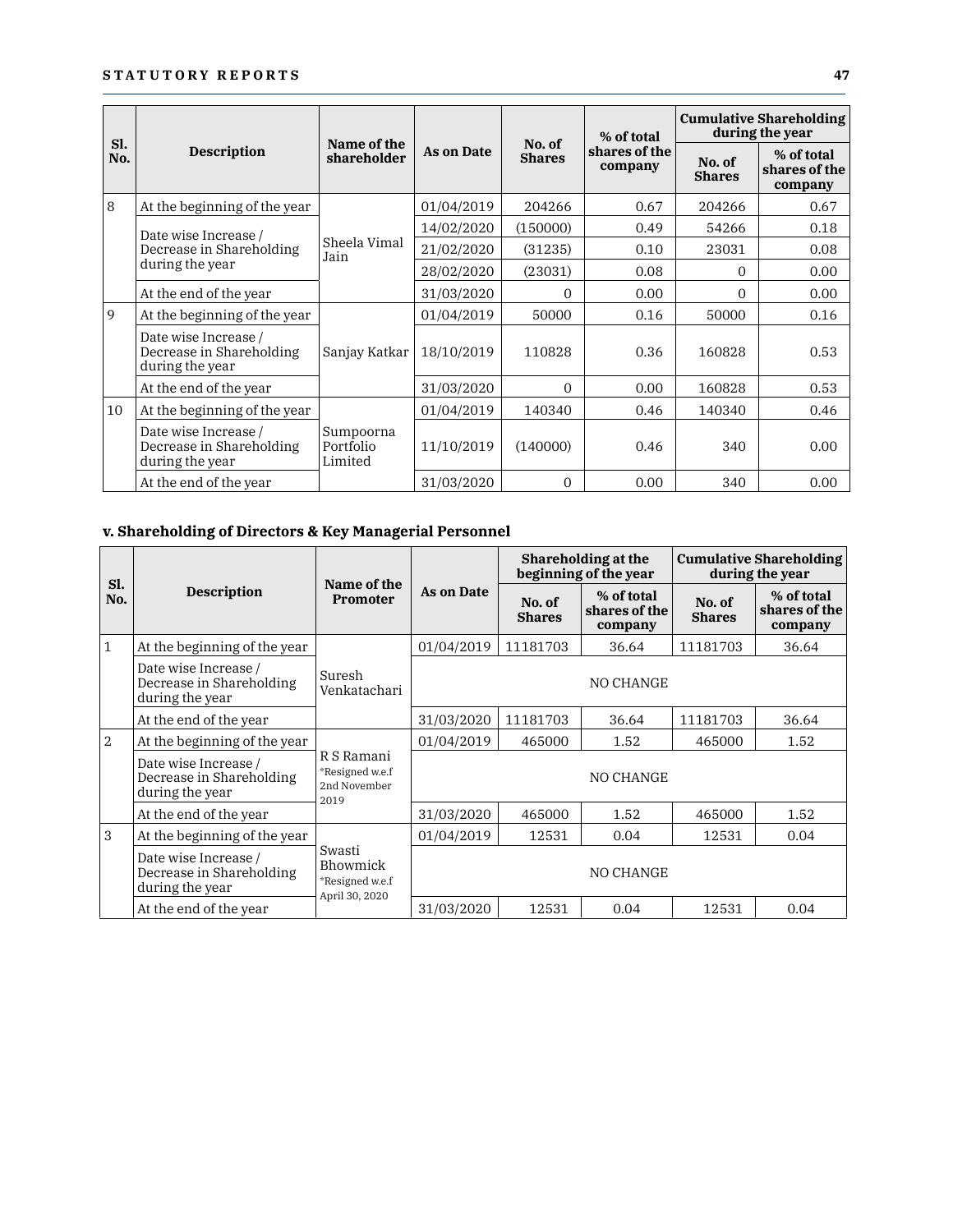### V. INDEBTEDNESS

| <b>STATUTORY REPORTS</b>                                                                    |                                            |                        |                          | 48                           |
|---------------------------------------------------------------------------------------------|--------------------------------------------|------------------------|--------------------------|------------------------------|
| <b>V. INDEBTEDNESS</b>                                                                      |                                            |                        |                          |                              |
| Indebtedness of the Company including interest outstanding/accrued but not due for payment: |                                            |                        |                          | (Amount Rs in lakhs)         |
| <b>Description</b>                                                                          | <b>Secured Loans</b><br>excluding Deposits | <b>Unsecured Loans</b> | <b>Deposits</b>          | <b>Total</b><br>Indebtedness |
| Indebtedness at the beginning of the financial year                                         |                                            |                        |                          |                              |
| Principal Amount<br>i)                                                                      | 4,505.13                                   | 6,270.79               | $\overline{\phantom{a}}$ | 10,775.92                    |
| Interest due but not paid<br>$\mathbf{ii}$                                                  | 7.78                                       | 101.26                 | ٠                        | 109.04                       |
| iii) Interest accrued but not due                                                           |                                            |                        | ÷                        |                              |
| Total (i+iii)                                                                               | 4,512.91                                   | 6,372.05               | $\overline{\phantom{a}}$ | 10,884.96                    |
| Change in Indebtedness during the financial year                                            |                                            |                        |                          |                              |
| -Addition                                                                                   | 204.29                                     |                        | ٠                        | 204.29                       |
| -Reduction                                                                                  |                                            | (717.62)               |                          | (717.62)                     |
| Net Change                                                                                  | 204.29                                     | (717.62)               |                          | (513.33)                     |
| Indebtedness at the end of the financial year                                               |                                            |                        |                          |                              |
| Principal Amount<br>i)                                                                      | 4,717.20                                   | 5,281.43               | ÷.                       | 9,998.63                     |
| Interest due but not paid<br>ii)                                                            |                                            | 373.00                 |                          | 373.00                       |
| iii) Interest accrued but not due                                                           |                                            |                        | $\overline{\phantom{a}}$ |                              |
| Total (i+ii+iii)                                                                            | 4,717.20                                   | 5,654.43               | $\overline{\phantom{a}}$ | 10,371.63                    |

| ii)                           | Interest due but not paid                                                                                                                    |                          |                                                       | 373.00                       |                          | 373.00                   |
|-------------------------------|----------------------------------------------------------------------------------------------------------------------------------------------|--------------------------|-------------------------------------------------------|------------------------------|--------------------------|--------------------------|
|                               | iii) Interest accrued but not due                                                                                                            |                          |                                                       |                              |                          |                          |
|                               | Total (i+ii+iii)                                                                                                                             | 4,717.20                 | 5,654.43                                              |                              | $\overline{\phantom{a}}$ | 10,371.63                |
|                               | VI. REMUNERATION OF DIRECTORS AND KEY MANAGERIAL PERSONNEL<br>a. Remuneration to Managing Director, Whole-time Directors and/or Manager: NIL |                          |                                                       |                              |                          |                          |
| Sl.<br>$\mathbf{N}\mathbf{o}$ | <b>Particulars of Remuneration</b>                                                                                                           |                          |                                                       | Name of MD/WTD/Manager       |                          | <b>Total Amount</b>      |
| $\mathbf{1}$                  | Gross salary                                                                                                                                 |                          |                                                       | Nil                          |                          |                          |
|                               | (a) Salary as per provisions<br>contained in section $17(1)$ of<br>the Income-tax Act, 1961                                                  |                          |                                                       |                              |                          |                          |
|                               | (b) Value of perquisites $u/s$ 17(2)<br>of the Income-tax Act, 1961                                                                          |                          |                                                       |                              |                          |                          |
|                               | Profits in lieu of salary u/s 17(3)<br>of the Income-taxAct, 1961                                                                            |                          |                                                       |                              |                          |                          |
| $\overline{2}$                | <b>Stock Option</b>                                                                                                                          | $\sim$                   | $\sim$                                                | ÷.                           | $\overline{\phantom{a}}$ | $\sim$                   |
| 3                             | <b>Sweat Equity</b>                                                                                                                          |                          |                                                       |                              |                          |                          |
| $\overline{4}$                | Commission                                                                                                                                   |                          |                                                       |                              |                          |                          |
|                               | -as % of profit                                                                                                                              | $\overline{\phantom{a}}$ |                                                       | $\overline{\phantom{a}}$     | $\overline{a}$           |                          |
|                               | -Others, specify                                                                                                                             | ÷.                       | $\overline{\phantom{a}}$                              | $\overline{\phantom{a}}$     |                          |                          |
| $\overline{5}$                | Others, please specify                                                                                                                       | $\blacksquare$           | $\sim$                                                | $\overline{\phantom{a}}$     | ÷,                       | $\overline{\phantom{a}}$ |
| $6\phantom{1}$                | Total(A)                                                                                                                                     |                          |                                                       | $\qquad \qquad \blacksquare$ |                          |                          |
|                               | Celing as per the Act                                                                                                                        |                          |                                                       |                              |                          |                          |
|                               | b. Remuneration to other directors:                                                                                                          |                          |                                                       |                              |                          |                          |
| Sr.<br><b>No</b>              | <b>Particulars of Remuneration</b>                                                                                                           |                          | Fee for attending Board &<br><b>Committee Meeting</b> | Commission                   | <b>Others</b>            | <b>Total Amount</b>      |
|                               | <b>Independent Directors</b>                                                                                                                 |                          |                                                       |                              |                          |                          |
| $\mathbf{1}$                  | Mr Dinesh Raja Punniamurthy                                                                                                                  |                          | 1 32 500                                              |                              |                          | 1 32 500                 |

### b. Remuneration to other directors:

|                       | ------,-p----,                      |          |                                                       |                          |                              |                          |
|-----------------------|-------------------------------------|----------|-------------------------------------------------------|--------------------------|------------------------------|--------------------------|
| 5                     | Others, please specify              |          |                                                       | ۰                        | ۰                            |                          |
| 6                     | Total(A)                            |          | $\overline{\phantom{0}}$                              | $\overline{\phantom{0}}$ | $\qquad \qquad \blacksquare$ |                          |
|                       | Celing as per the Act               |          | $\overline{\phantom{0}}$                              | $\overline{\phantom{0}}$ | $\overline{\phantom{0}}$     | $\overline{\phantom{a}}$ |
|                       | b. Remuneration to other directors: |          |                                                       |                          |                              |                          |
| Sr.<br>N <sub>0</sub> | <b>Particulars of Remuneration</b>  |          | Fee for attending Board &<br><b>Committee Meeting</b> | Commission               | <b>Others</b>                | <b>Total Amount</b>      |
|                       | <b>Independent Directors</b>        |          |                                                       |                          |                              |                          |
| $\mathbf{1}$          | Mr. Dinesh Raja Punniamurthy        | 1,32,500 |                                                       | $\overline{\phantom{a}}$ | $\overline{\phantom{a}}$     | 1,32,500                 |
| $\overline{2}$        | Mrs. Babita Singaram                | 72,500   |                                                       | $\overline{\phantom{a}}$ |                              | 72,500                   |
| 3                     | Mr. Desikan Balaji                  | 10,000   |                                                       | $\overline{\phantom{0}}$ | $\overline{\phantom{0}}$     | 10,000                   |
| 4                     | Mr. Raghunathan Aravamuthan         | 20,000   |                                                       | $\overline{\phantom{a}}$ | $\overline{\phantom{a}}$     | 20,000                   |
|                       | Mr. Vivek Prakash                   |          | 5,000                                                 | $\overline{\phantom{a}}$ | ٠                            | 5,000                    |